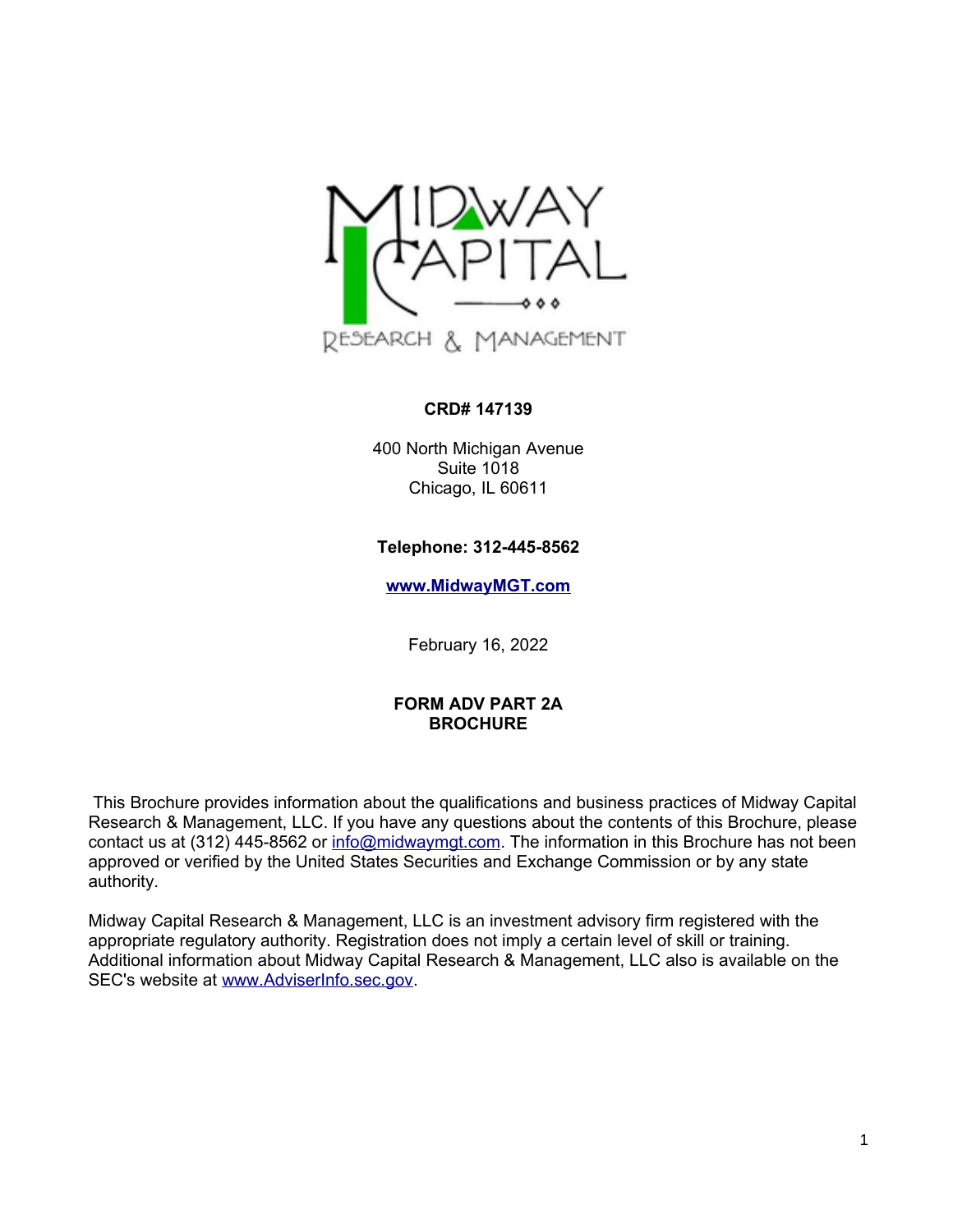# **Item 2 Summary of Material Changes**

Form ADV Part 2 requires registered investment advisers to amend their brochure when information becomes materially inaccurate. If there are any material changes to an adviser's disclosure brochure, the adviser is required to notify you and provide you with a description of the material changes.

Since the filing of our last annual updating amendment, dated February 26, 2021, we have the following material changes to report:

### **IRA Rollover Recommendations**

Effective December 20, 2021 (or such later date as the US Department of Labor ("DOL") Field Assistance Bulletin 2018-02 ceases to be in effect), for purposes of complying with the DOL's Prohibited Transaction Exemption 2020-02 ("PTE 2020-02") where applicable, we are providing the following acknowledgment to you. When we provide investment advice to you regarding your retirement plan account or individual retirement account, we are fiduciaries within the meaning of Title I of the Employee Retirement Income Security Act and/or the Internal Revenue Code, as applicable, which are laws governing retirement accounts. The way we make money creates some conflicts with your interests, so we operate under a special rule that requires us to act in your best interest and not put our interest ahead of yours. Under this special rule's provisions, we must:

- Meet a professional standard of care when making investment recommendations (give prudent advice);
- Never put our financial interests ahead of yours when making recommendations (give loyal advice);
- Avoid misleading statements about conflicts of interest, fees, and investments;
- Follow policies and procedures designed to ensure that we give advice that is in your best interest;
- Charge no more than is reasonable for our services; and
- Give you basic information about conflicts of interest.

We benefit financially from the rollover of your assets from a retirement account to an account that we manage or provide investment advice, because the assets increase our assets under management and, in turn, our advisory fees. As a fiduciary, we only recommend a rollover when we believe it is in your best interest.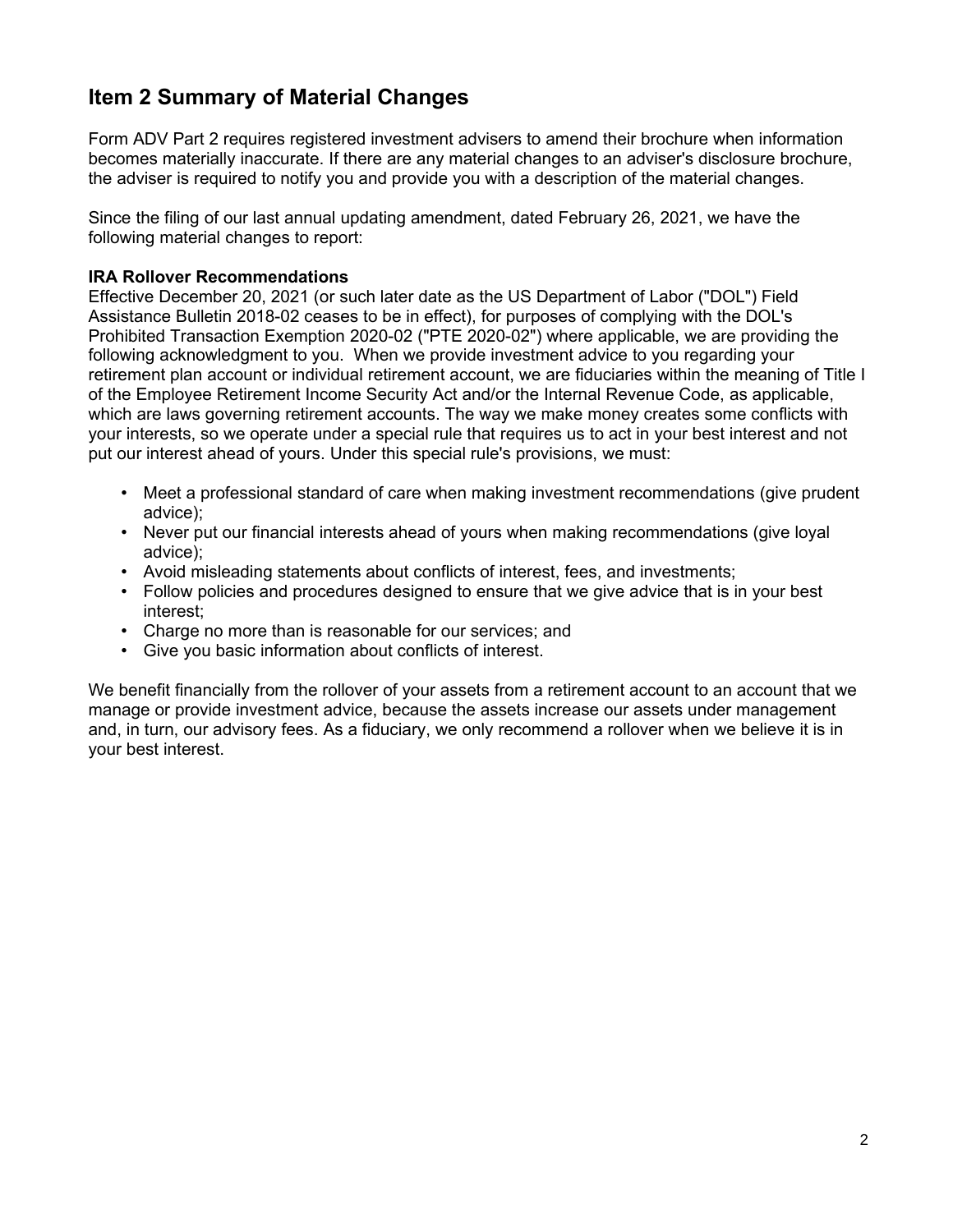# **Item 3 Table of Contents**

| Item 1 Cover Page                                                                             | Page 1  |
|-----------------------------------------------------------------------------------------------|---------|
| Item 2 Summary of Material Changes                                                            | Page 2  |
| Item 3 Table of Contents                                                                      | Page 3  |
| Item 4 Advisory Business                                                                      | Page 4  |
| Item 5 Fees and Compensation                                                                  | Page 6  |
| Item 6 Performance-Based Fees and Side-By-Side Management                                     | Page 7  |
| Item 7 Types of Clients                                                                       | Page 7  |
| Item 8 Methods of Analysis, Investment Strategies and Risk of Loss                            | Page 7  |
| Item 9 Disciplinary Information                                                               | Page 9  |
| Item 10 Other Financial Industry Activities and Affiliations                                  | Page 9  |
| Item 11 Code of Ethics, Participation or Interest in Client Transactions and Personal Trading | Page 10 |
| Item 12 Brokerage Practices                                                                   | Page 10 |
| Item 13 Review of Accounts                                                                    | Page 12 |
| Item 14 Client Referrals and Other Compensation                                               | Page 12 |
| Item 15 Custody                                                                               | Page 12 |
| Item 16 Investment Discretion                                                                 | Page 13 |
| Item 17 Voting Client Securities                                                              | Page 13 |
| Item 18 Financial Information                                                                 | Page 13 |
| Item 19 Requirements for State-Registered Advisers                                            | Page 13 |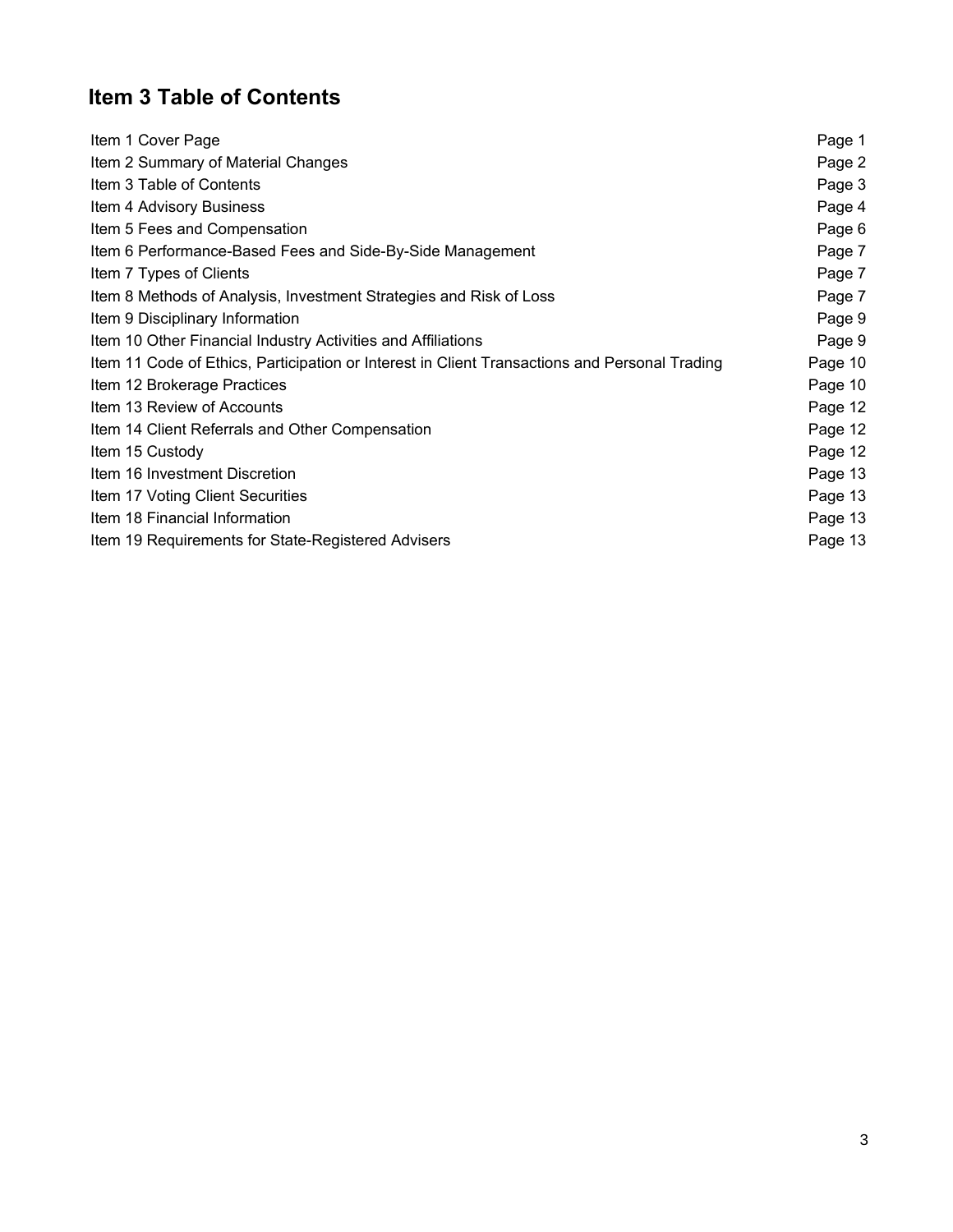## **Item 4 Advisory Business**

### **General Information**

Midway Capital Research & Management, LLC ("Midway") was formed in 2008 and provides portfolio management, financial planning and general consulting services to its clients.

Rachel H. Barnard is the principal owner; Justin R. Fuller is a passive owner; and Todd Schrade is a minority owner of Midway. Please see Brochure Supplements, Exhibit A, for more information on Ms. Barnard, and others who formulate investment advice for Midway's clients.

### **SERVICES PROVIDED**

At the outset of each client relationship, Midway spends time with the client, asking questions, discussing the client's investment experience and financial circumstances, and reviewing options for the client. Based on its reviews, Midway generally develops with each client:

- a financial outline for the client based on the client's financial circumstances and goals, and the client's risk tolerance level (the "Financial Profile" or "Profile"); and
- the client's investment objectives and guidelines (the "Investment Plan" or "Plan").

The Financial Profile is a reflection of the client's current financial picture and a look to the future goals of the client. The Investment Plan outlines the types of investments Midway will make on behalf of the client to meet those goals. The Profile and the Plan are discussed regularly with each client, but are not necessarily written documents.

Where Midway provides general consulting services, Midway will work with the client to prepare an appropriate summary of the specific project(s) to the extent necessary or advisable under the circumstances.

#### **Portfolio Management**

As described above, at the beginning of a client relationship, Midway meets with the client, gathers information, and performs research and analysis as necessary to develop the client's Investment Plan. The Investment Plan will be updated from time to time when requested by the client, or when determined to be necessary or advisable by Midway based on updates to the client's financial or other circumstances.

To implement the client's Investment Plan, Midway will manage the client's investment portfolio on a discretionary basis. As a discretionary investment adviser, Midway will have the authority to supervise and direct the portfolio without prior consultation with the client.

Notwithstanding the foregoing, clients may impose certain written restrictions on Midway in the management of their investment portfolios, such as prohibiting the inclusion of certain types of investments in an investment portfolio or prohibiting the sale of certain investments held in the account at the commencement of the relationship. Each client should note, however, that restrictions imposed by a client may adversely affect the composition and performance of the client's investment portfolio. Each client should also note that his or her investment portfolio is treated individually by giving consideration to each purchase or sale for the client's account. For these and other reasons, performance of client investment portfolios within the same investment objectives, goals and/or risk tolerance may differ and clients should not expect that the composition or performance of their investment portfolios would necessarily be consistent with similar clients of Midway.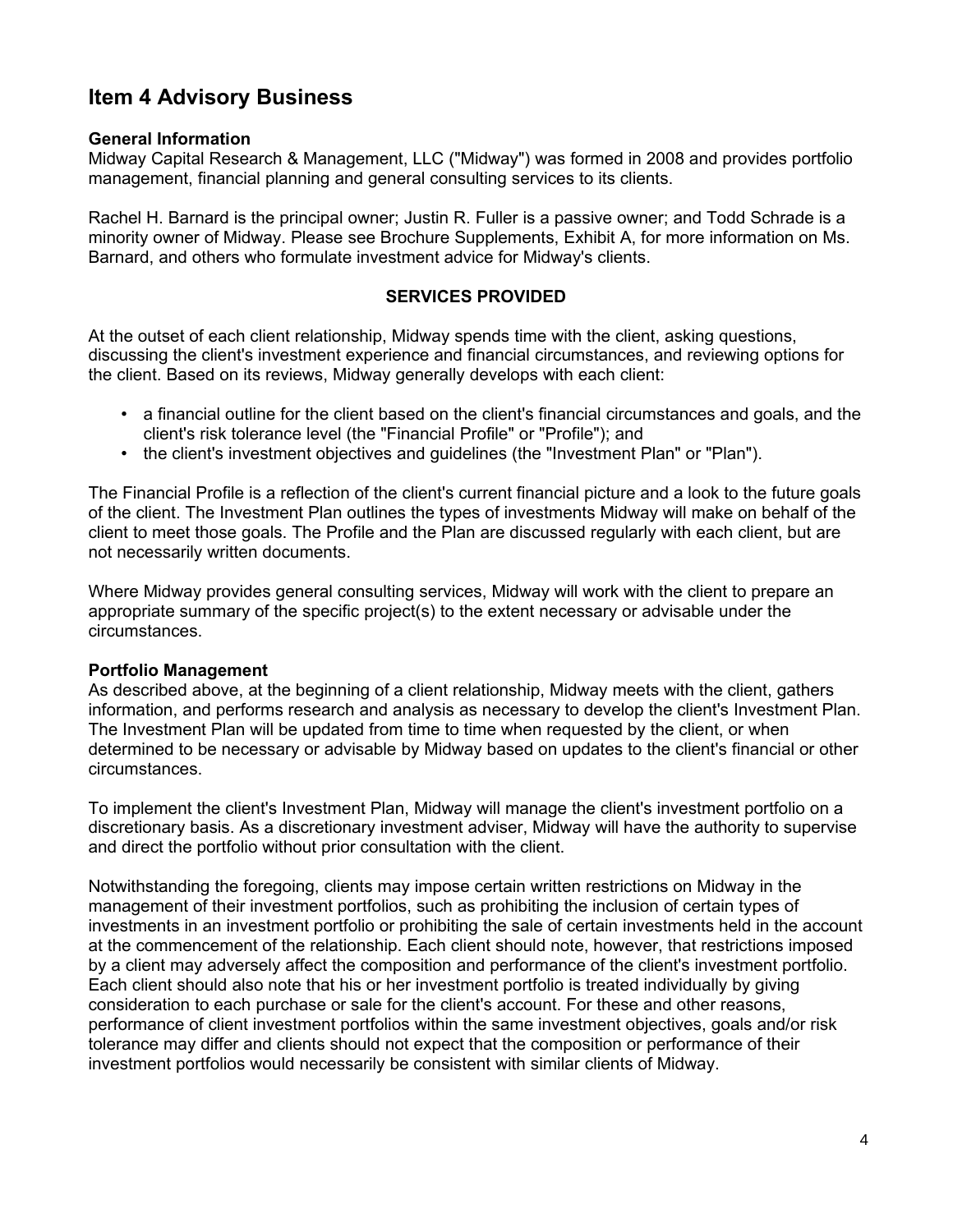### **Financial Planning**

Midway provides financial planning services on an ongoing or one-time basis. The scope of services is agreed to at the beginning of the project. Services may include, but are not limited to, any of the following:

- Comprehensive overview of current financial situation or "financial snapshot"
- Cash flow analysis and planning for retirement or other life events
- Discussions of client's goals and how to achieve them
- Modeling of financial scenarios
- Investment and portfolio rebalancing recommendations
- Discussion of tax implications of current and proposed financial strategies
- Suggestions for family discussions of major changes and issues

### **General Consulting**

In addition to the foregoing services, Midway may provide general consulting services to clients. These services are generally provided on a project basis, and may include, without limitation, minimal cash flow planning for certain events such as education expenses or retirement, estate planning analysis, income tax planning analysis and review of a client's insurance portfolio, as well as other matters specific to the client as and when requested by the client and agreed to by Midway. The scope and fees for consulting services will be negotiated with each client at the time of engagement for the applicable project.

### **Retirement Plan Advisory Services**

Establishing a sound fiduciary governance process is vital to good decision-making and to ensuring that prudent procedural steps are followed in making investment decisions. Midway will provide Retirement Plan consulting services to Plans and Plan Fiduciaries as described below. The particular services provided will be detailed in the consulting agreement. The appropriate Plan Fiduciary(ies) designated in the Plan documents (e.g., the Plan sponsor or named fiduciary) will (i) make the decision to retain our firm; (ii) agree to the scope of the services that we will provide; and (iii) make the ultimate decision as to accepting any of the recommendations that we may provide. The Plan Fiduciaries are free to seek independent advice about the appropriateness of any recommended services for the Plan. Retirement Plan consulting services may be offered individually or as part of a comprehensive suite of services.

The Employee Retirement Income Security Act of 1974 ("ERISA") sets forth rules under which Plan Fiduciaries may retain investment advisers for various types of services with respect to Plan assets. For certain services, Midway will be considered a fiduciary under ERISA. To the extent that the Plan Fiduciaries retain Midway to act as an investment manager within the meaning of ERISA § 3(38), Midway will provide discretionary investment management services to the Plan.

With respect to any account for which Midway meets the definition of a fiduciary under Department Of Labor rules, Midway acknowledges that both Midway and its Related Persons are acting as fiduciaries. Additional disclosure may be found elsewhere in this Brochure or in the written agreement between Midway and Client.

### Fiduciary *Management* Services

### • *Discretionary Management Services*

When retained as an investment manager within the meaning of ERISA § 3(38), Midway provides continuous and ongoing supervision over the designated retirement plan assets. Midway will actively monitor the designated retirement plan assets and provide ongoing management of the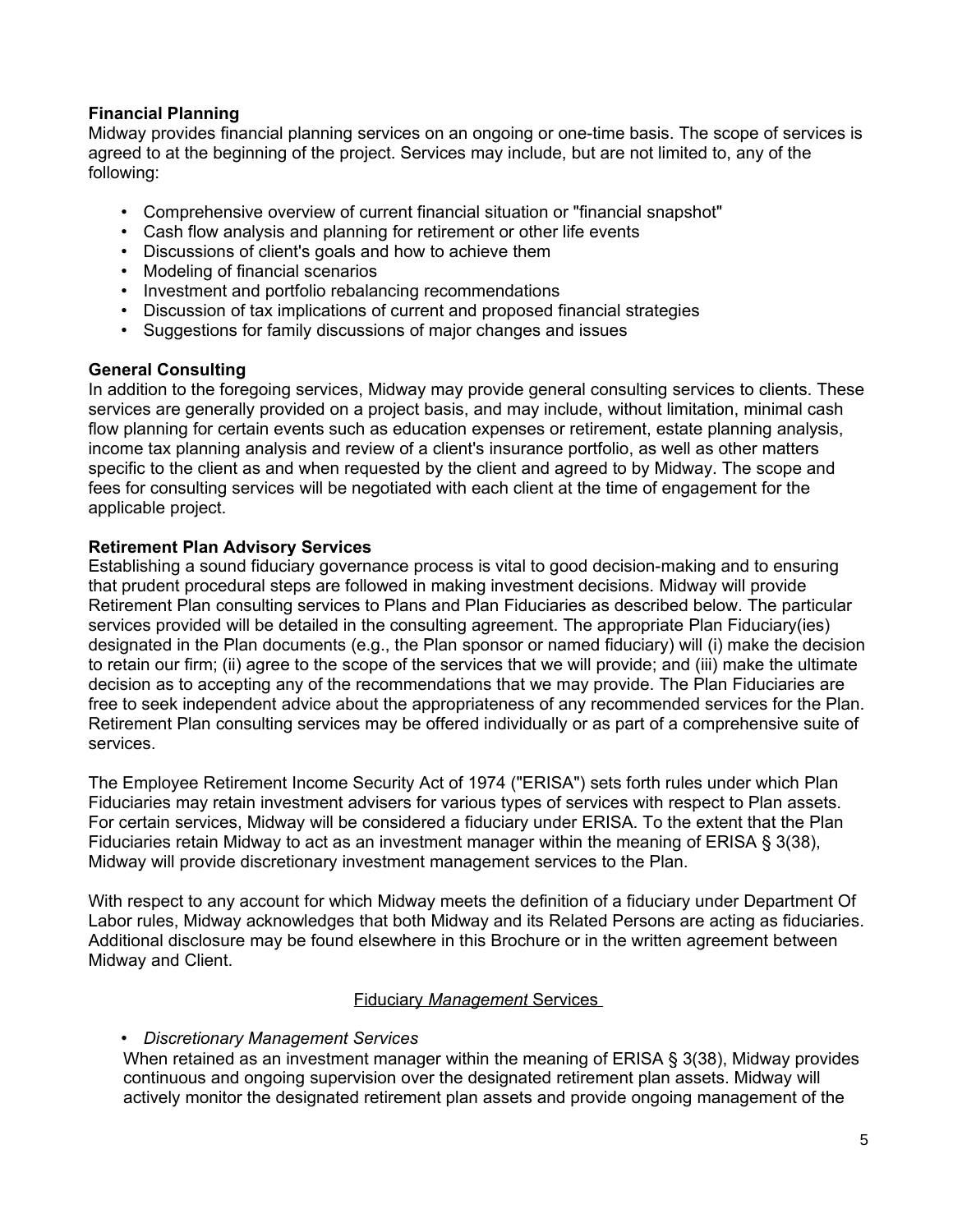assets. When applicable, Midway will have discretionary authority to make all decisions to buy, sell or hold securities, cash or other investments for the designated retirement plan assets in our sole discretion without first consulting with the Plan Fiduciaries. We also have the power and authority to carry out these decisions by giving instructions, on your behalf, to brokers and dealers and the qualified custodian(s) of the Plan for our management of the designated retirement plan assets.

### **IRA Rollover Recommendations**

Effective December 20, 2021 (or such later date as the US Department of Labor ("DOL") Field Assistance Bulletin 2018-02 ceases to be in effect), for purposes of complying with the DOL's Prohibited Transaction Exemption 2020-02 ("PTE 2020-02") where applicable, we are providing the following acknowledgment to you. When we provide investment advice to you regarding your retirement plan account or individual retirement account, we are fiduciaries within the meaning of Title I of the Employee Retirement Income Security Act and/or the Internal Revenue Code, as applicable, which are laws governing retirement accounts. The way we make money creates some conflicts with your interests, so we operate under a special rule that requires us to act in your best interest and not put our interest ahead of yours. Under this special rule's provisions, we must:

- Meet a professional standard of care when making investment recommendations (give prudent advice);
- Never put our financial interests ahead of yours when making recommendations (give loyal advice);
- Avoid misleading statements about conflicts of interest, fees, and investments;
- Follow policies and procedures designed to ensure that we give advice that is in your best interest;
- Charge no more than is reasonable for our services; and
- Give you basic information about conflicts of interest.

We benefit financially from the rollover of your assets from a retirement account to an account that we manage or provide investment advice, because the assets increase our assets under management and, in turn, our advisory fees. As a fiduciary, we only recommend a rollover when we believe it is in your best interest.

### **Assets Under Management**

As of December 31, 2021 we provide continuous management services for \$79,189,446 in client assets on a discretionary basis.

### **Item 5 Fees and Compensation**

### **General Fee Information**

Fees paid to Midway are exclusive of all custodial and transaction costs paid to the client's custodian, brokers or other third party consultants. Please see Item 12 - Brokerage Practices for additional information. Fees paid to Midway are also separate and distinct from the fees and expenses charged by mutual funds, ETFs (exchange traded funds) or other investment pools to their shareholders (generally including a management fee and fund expenses, as described in each fund's prospectus or offering materials). The client should review all fees charged by funds, brokers, Midway and others to fully understand the total amount of fees paid by the client for investment and financial-related services.

### Portfolio Management Fees

The annual fee schedule, based on a percentage of assets under management, is as follows: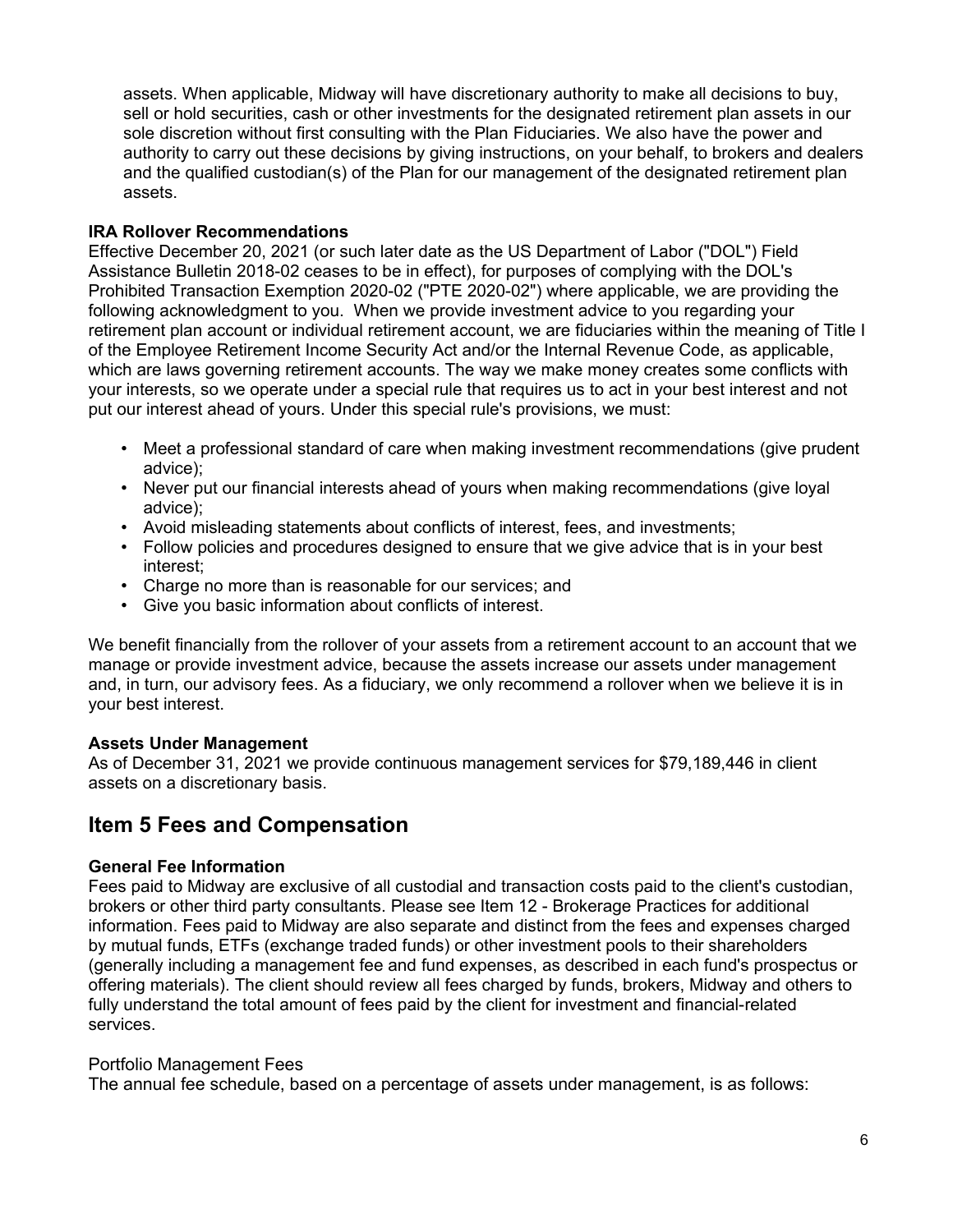| Up to \$500,000           | 1.00% |
|---------------------------|-------|
| Greater than \$500,000    | 0.95% |
| Greater than \$3,000,000  | 0.85% |
| Greater than \$10,000,000 | 0.75% |
| Greater than \$20,000,000 | 0.70% |
| Greater than \$50,000,000 | 0.50% |

The minimum portfolio value is generally set at \$250,000. The minimum annual fee for any account is \$2,500. Midway may, at its discretion, make exceptions to the foregoing or negotiate special fee arrangements where Midway deems it appropriate under the circumstances.

Portfolio management fees are generally payable quarterly, in arrears. If management begins after the start of a quarter, fees will be prorated accordingly. With client authorization and unless other arrangements are made, fees are normally debited directly from client account(s).

Either Midway or the client may terminate their Investment Advisory Agreement at any time, subject to any written notice requirements in the agreement. In the event of termination, any paid but unearned fees will be promptly refunded to the client based on the number of days that the account was managed, and any fees due to Midway from the client will be invoiced or deducted from the client's account prior to termination.

### General Consulting and Financial Planning Fees

When Midway provides general consulting or financial planning services to clients, these services are generally separate from Midway's portfolio management services. Fees for general consulting and financial planning services are negotiated at the time of the engagement for such services, and are normally based on an hourly or fixed fee basis.

### **Item 6 Performance-Based Fees and Side-By-Side Management**

Midway does not have any performance-based fee arrangements. "Side-by-Side Management" refers to a situation in which the same firm manages accounts that are billed based on a percentage of assets under management and at the same time manages other accounts for which fees are assessed on a performance fee basis. Because Midway has no performance-based fee accounts, it has no sideby-side management.

## **Item 7 Types of Clients**

Midway serves individuals, pension and profit-sharing plans, corporations, trusts, estates and charitable organizations. With some exceptions, the minimum portfolio value eligible for conventional investment advisory services is \$250,000, and the annual minimum fee charged is \$2,500. Under certain circumstances and in its sole discretion, Midway may negotiate such minimums.

### **Item 8 Methods of Analysis, Investment Strategies and Risk of Loss**

### **Methods of Analysis and Investment Strategies**

The Value Portfolio will invest primarily in equities that are trading significantly below their intrinsic values. Midway will engage in thorough and rigorous research before buying any security, and will concentrate the Value Portfolio in the securities we think are most attractive at any given time. Research will be fundamental and bottom-up. This means that the Value Portfolio will seek shares in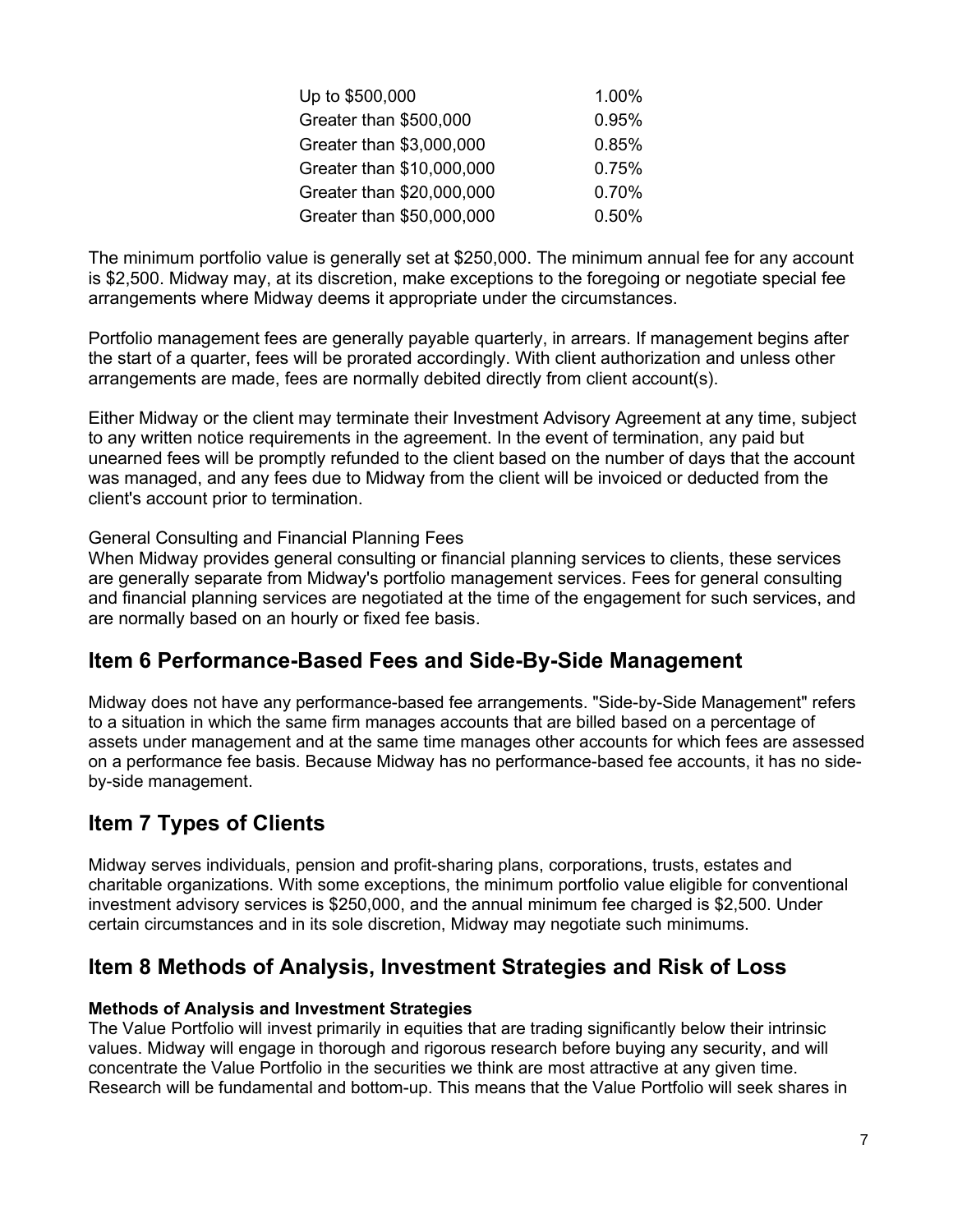specific companies that have high long-term earnings power when they are trading substantially below our estimate of intrinsic value. We will not purchase companies based on macro predictions about the business cycle, interest rates, the economy, or investor sentiment.

The Custom Allocation Portfolio is a combination of stable value, current income and long-term capital appreciation. This portfolio will be custom tailored to the needs of clients with short-term liquidity needs. The custom allocation portfolio will invest in holdings of the value portfolio as far as the client desires long-term growth of capital. For the client's short-term needs for capital or income, we will invest in a combination of cash and fixed-income securities as market conditions warrant.

In selecting individual stocks for an account, Midway generally applies traditional fundamental analysis including, without limitation, the following factors:

- **Financial strength ratios;**
- **Price-to-earnings ratios:**
- Dividend yields; and
- $\Box$  Growth rate-to-price earnings ratios

Midway's strategic approach is to invest each portfolio in accordance with the Plan that has been developed specifically for each client. This means that the following strategies may be used in varying combinations over time for a given client, depending upon the client's individual circumstances.

**Long Term Purchases** - securities purchased with the expectation that the value of those securities will grow over a relatively long period of time, generally greater than one year.

**Short Term Purchases** - securities purchased with the expectation that they will be sold within a relatively short period of time, generally less than one year, to take advantage of the securities' short term price fluctuations.

**Margin Transactions** - a securities transaction in which an investor borrows money to purchase a security, in which case the security serves as collateral on the loan.

**Options Trading/Writing** - a securities transaction that involves buying or selling (writing) an option. If you write an option, and the buyer exercises the option, you are obligated to purchase or deliver a specified number of shares at a specified price at the exercise of the option regardless of the market value of the security at expiration of the option. Buying an option gives you the right to purchase or sell a specified number of shares at a specified price until the date of expiration of the option regardless of the market value of the security at expiration of the option.

### **Risk of Loss**

While Midway seeks to diversify clients' investment portfolios across various asset classes consistent with their Investment Plans in an effort to reduce risk of loss, all investment portfolios are subject to risks. Accordingly, there can be no assurance that client investment portfolios will be able to fully meet their investment objectives and goals, or that investments will not lose money.

Below is a description of several of the principal risks that client investment portfolios face.

*Management Risks.* While Midway manages client investment portfolios based on Midway's experience, research and proprietary methods, the value of client investment portfolios will change daily based on the performance of the underlying securities in which they are invested. Accordingly,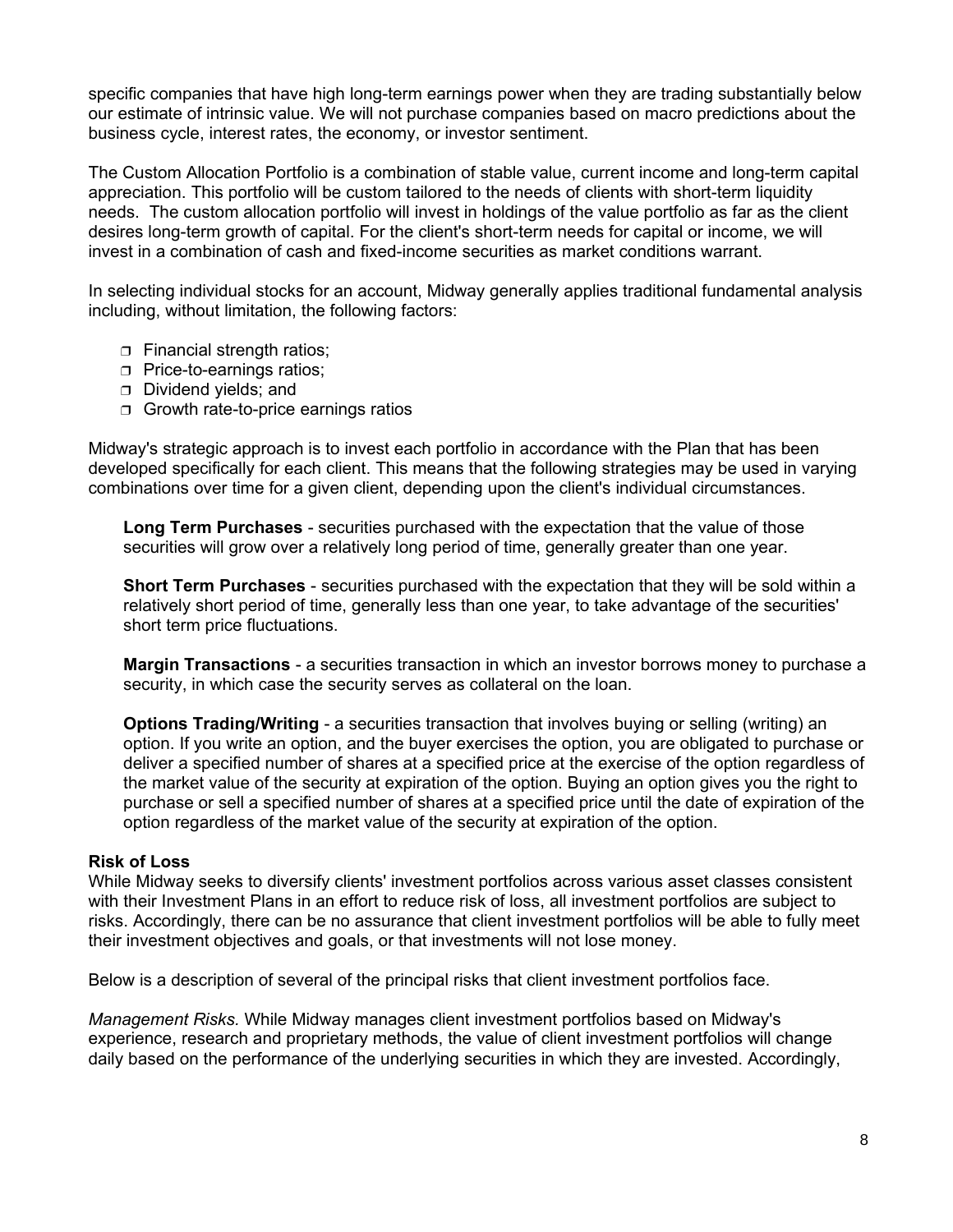client investment portfolios are subject to the risk that Midway allocates client assets to individual securities and/or asset classes that are adversely affected by unanticipated market movements, and the risk that Midway's specific investment choices could underperform their relevant indexes.

*Risks of Investments in Mutual Funds, ETFs and Other Investment Pools.* As described above, Midway may invest client portfolios in mutual funds, ETFs and other investment pools ("pooled investment funds"). Investments in pooled investment funds are generally less risky than investing in individual securities because of their diversified portfolios; however, these investments are still subject to risks associated with the markets in which they invest. In addition, pooled investment funds' success will be related to the skills of their particular managers and their performance in managing their funds. Pooled investment funds are also subject to risks due to regulatory restrictions applicable to registered investment companies under the Investment Company Act of 1940.

*Equity Market Risks.* Midway will invest portions of client assets directly into equity investments, primarily stocks, or into pooled investment funds that invest in the stock market. As noted above, while pooled investments have diversified portfolios that may make them less risky than investments in individual securities, funds that invest in stocks and other equity securities are nevertheless subject to the risks of the stock market. These risks include, without limitation, the risks that stock values will decline due to daily fluctuations in the markets, and that stock values will decline over longer periods (e.g., bear markets) due to general market declines in the stock prices for all companies, regardless of any individual security's prospects.

*Fixed Income Risks.* Midway may invest portions of client assets directly into fixed income instruments, such as bonds and notes, or may invest in pooled investment funds that invest in bonds and notes. While investing in fixed income instruments, either directly or through pooled investment funds, is generally less volatile than investing in stock (equity) markets, fixed income investments nevertheless are subject to risks. These risks include, without limitation, interest rate risks (risks that changes in interest rates will devalue the investments), credit risks (risks of default by borrowers), or maturity risk (risks that bonds or notes will change value from the time of issuance to maturity).

*Foreign Securities Risks.* Midway may invest portions of client assets into pooled investment funds that invest internationally. While foreign investments are important to the diversification of client investment portfolios, they carry risks that may be different from U.S. investments. For example, foreign investments may not be subject to uniform audit, financial reporting or disclosure standards, practices or requirements comparable to those found in the U.S. Foreign investments are also subject to foreign withholding taxes and the risk of adverse changes in investment or exchange control regulations. Finally, foreign investments may involve currency risk, which is the risk that the value of the foreign security will decrease due to changes in the relative value of the U.S. dollar and the security's underlying foreign currency.

# **Item 9 Disciplinary Information**

Registered investment advisers are required to disclose all material facts regarding any legal or disciplinary events that would be material to a client's evaluation of Midway or the integrity of Midway's management. Midway has no disciplinary events to report.

# **Item 10 Other Financial Industry Activities and Affiliations**

We have not provided information on other financial industry activities and affiliations because we do not have any relationship or arrangement that is material to our advisory business or to our clients.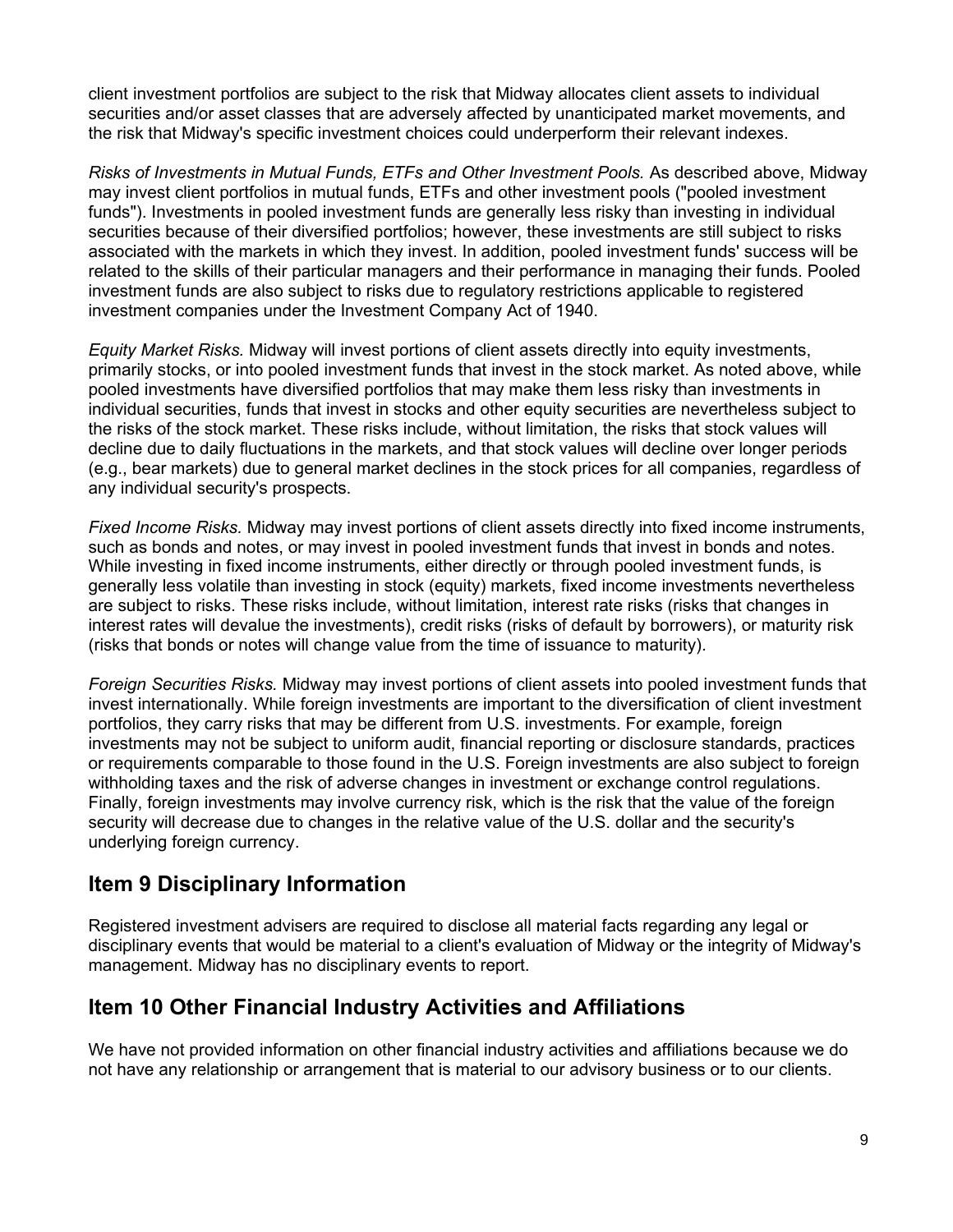## **Item 11 Code of Ethics, Participation or Interest in Client Transactions and Personal Trading**

### **Code of Ethics and Personal Trading**

Midway has adopted a Code of Ethics ("the Code"), the full text of which is available to you upon request. Midway's Code has several goals. First, the Code is designed to assist Midway in complying with applicable laws and regulations governing its investment advisory business. Under the Investment Advisers Act of 1940, Midway owes fiduciary duties to its clients. Pursuant to these fiduciary duties, the Code requires persons associated with Midway (managers, officers and employees) to act with honesty, good faith and fair dealing in working with clients. In addition, the Code prohibits such associated persons from trading or otherwise acting on insider information.

Next, the Code sets forth guidelines for professional standards for Midway's associated persons. Under the Code's Professional Standards, Midway expects its associated persons to put the interests of its clients first, ahead of personal interests. In this regard, Midway associated persons are not to take inappropriate advantage of their positions in relation to Midway clients.

Third, the Code sets forth policies and procedures to monitor and review the personal trading activities of associated persons. From time to time, Midway's associated persons may invest in the same securities recommended to clients. Under its Code, Midway has adopted procedures designed to reduce or eliminate conflicts of interest that this could potentially cause. The Code's personal trading policies include procedures for limitations on personal securities transactions of associated persons, reporting and review of such trading and pre-clearance of certain types of personal trading activities. These policies are designed to discourage and prohibit personal trading that would disadvantage clients. The Code also provides for disciplinary action as appropriate for violations.

### **Participation or Interest in Client Transactions**

As outlined above, Midway has adopted procedures to protect client interests when its associated persons invest in the same securities as those selected for or recommended to clients. In the event of any identified potential trading conflicts of interest, Midway's goal is to place client interests first.

Consistent with the foregoing, Midway maintains policies regarding participation in initial public offerings ("IPOs") and private placements in order to comply with applicable laws and avoid conflicts with client transactions. Persons associated with Midway are not permitted to trade in any security on the same day that we make client trades in that security.

Finally, if associated persons trade with client accounts (i.e., in a bundled or aggregated trade), and the trade is not filled in its entirety, the associated person's shares will be removed from the block, and the balance of shares will be allocated among client accounts in accordance with Midway's written policy.

### **Item 12 Brokerage Practices**

### **Best Execution and Benefits of Brokerage Selection**

When given discretion to select the brokerage firm that will execute orders in client accounts, Midway seeks "best execution" for client trades, which is a combination of a number of factors, including, without limitation, quality of execution, services provided and commission rates. Therefore, Midway may use or recommend the use of brokers who do not charge the lowest available commission in the recognition of research and securities transaction services, or quality of execution. Research services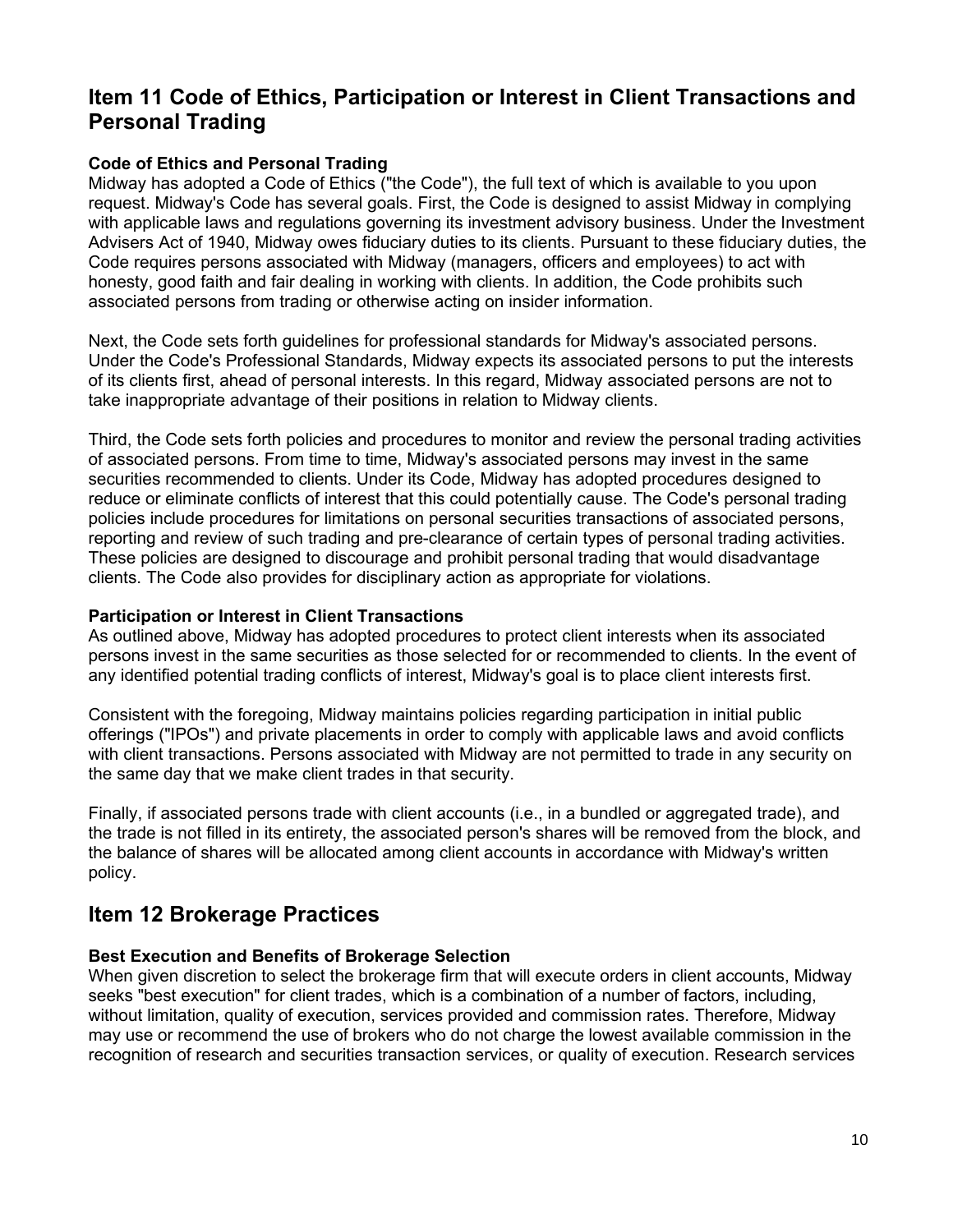received with transactions may include proprietary or third party research (or any combination), and may be used in servicing any or all of Midway's clients. Therefore, research services received may not be used for the account for which the particular transaction was effected.

Midway participates in the Institutional service program of Shareholders Service Group ("SSG"). While there is no direct link between the investment advice Midway provides and participation in the SSG's program, Midway receives certain economic benefits from the program. These benefits may include software and other technology that provides access to client account data (such as trade confirmations and account statements), facilitates trade execution (and allocation of aggregated orders for multiple client accounts), provides research, pricing information and other market data, facilitates the payment of Midway's fees from its clients' accounts, and assists with back-office functions, recordkeeping and client reporting. Many of these services may be used to service all or a substantial number of Midway's accounts, including accounts not held at SSG. SSG may also make available to Midway other services intended to help Midway manage and further develop its business. These services may include consulting, publications and conferences on practice management, information technology, business succession, regulatory compliance and marketing. In addition, SSG may make available, arrange and/or pay for these types of services to be rendered to Midway by independent third parties. SSG may discount or waive fees it would otherwise charge for some of these services, pay all or a part of the fees of a third-party providing these services to Midway, and/or SSG may pay for travel expenses relating to participation in such training. Finally, participation in SSG's program provides Midway with access to mutual funds which normally require significantly higher minimum initial investments or are normally available only to institutional investors. Midway is not affiliated with SSG. SSG does not supervise Midway, its agents or activities.

The benefits received through participation in SSG's program do not necessarily depend upon the proportion of transactions directed to SSG. The benefits are received by Midway, in part because of commission revenue generated for SSG by Midway's clients. This means that the investment activity in client accounts is beneficial to Midway, because SSG does not assess a fee to Midway for these services. This creates an incentive for Midway to continue to recommend SSG to its clients. While it may be possible to obtain similar custodial, execution and other services elsewhere at a lower cost, Midway believes that SSG provides an excellent combination of these services. These services are not soft dollar arrangements, but are part of the institutional platform offered by SSG.

#### **Directed Brokerage**

Clients may direct Midway to use a particular broker for custodial or transaction services on behalf of the client's portfolio. In directed brokerage arrangements, the client is responsible for negotiating the commission rates and other fees to be paid to the broker. Accordingly, a client who directs brokerage should consider whether such designation may result in certain costs or disadvantages to the client, either because the client may pay higher commissions or obtain less favorable execution, or the designation limits the investment options available to the client.

The arrangement that Midway has with SSG is designed to maximize efficiency and to be cost effective. By directing brokerage arrangements, the client acknowledges that these economies of scale and levels of efficiency are generally compromised when alternative brokers are used. While every effort is made to treat clients fairly over time, the fact that a client chooses to use the brokerage and/or custodial services of these alternative service providers can in fact result in a certain degree of delay in executing trades for their account(s) and otherwise adversely affect management of their account(s).

By directing Midway to use a specific broker or dealer, clients who are subject to ERISA confirm and agree with Midway that they have the authority to make the direction, that there are no provisions in any client or plan document which are inconsistent with the direction, that the brokerage and other goods and services provided by the broker or dealer through the brokerage transactions are provided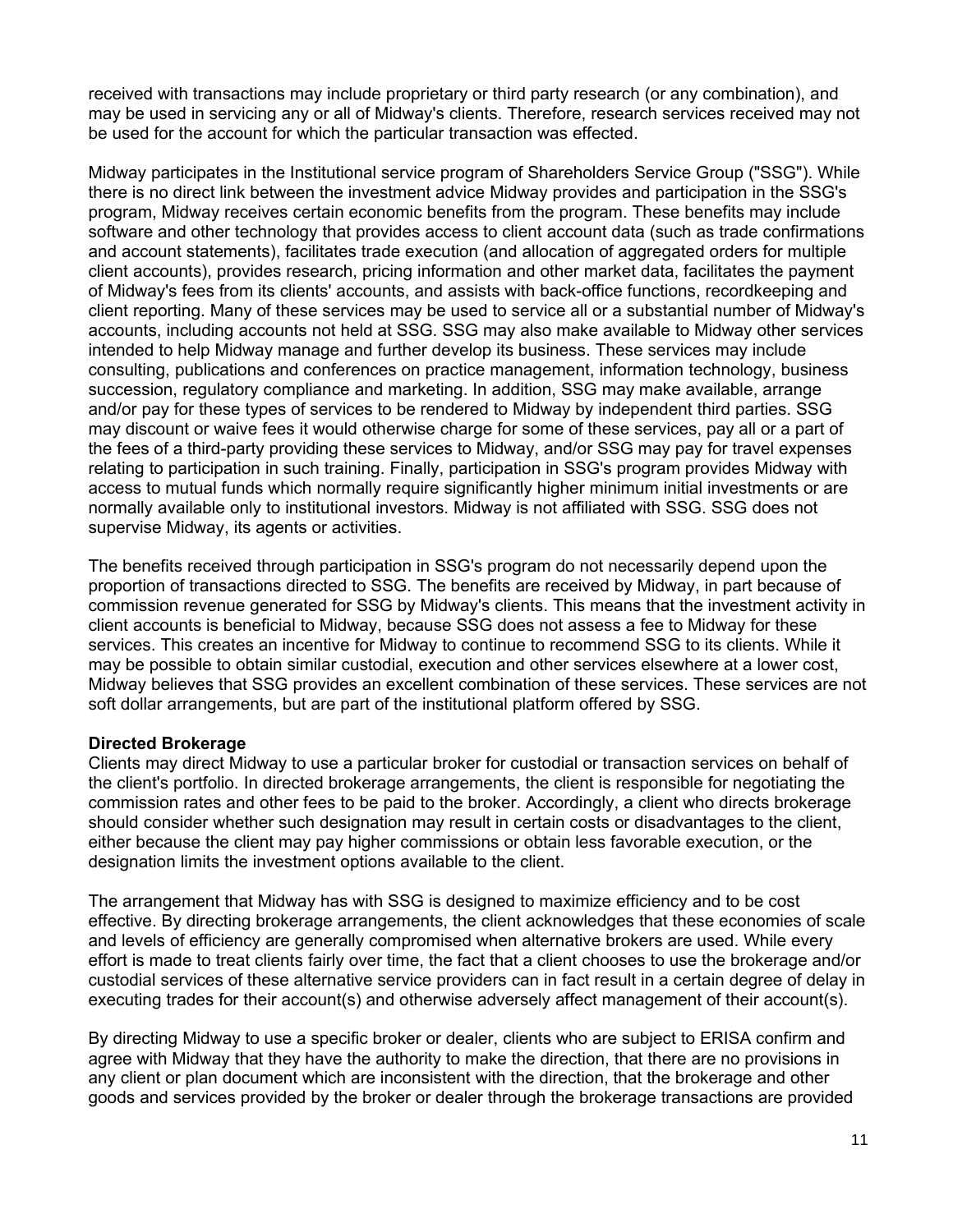solely to and for the benefit of the client's plan, plan participants and their beneficiaries, that the amount paid for the brokerage and other services have been determined by the client and the plan to be reasonable, that any expenses paid by the broker on behalf of the plan are expenses that the plan would otherwise be obligated to pay, and that the specific broker or dealer is not a party in interest of the client or the plan as defined under applicable ERISA regulations.

### **Aggregated Trade Policy**

Midway typically directs trading in individual client accounts as and when trades are appropriate based on the client's Investment Plan, without regard to activity in other client accounts. However, from time to time, Midway may aggregate trades together for multiple client accounts, most often when these accounts are being directed to sell the same securities. If such an aggregated trade is not completely filled, Midway will allocate shares received (in an aggregated purchase) or sold (in an aggregated sale) across participating accounts on a pro rata or other fair basis; provided, however, that any participating accounts that are owned by Midway or its officers, directors, or employees will be excluded first.

# **Item 13 Review of Accounts**

Managed portfolios are reviewed at least quarterly, but may be reviewed more often if requested by the client, upon receipt of information material to the management of the portfolio, or at any time such review is deemed necessary or advisable by Midway. These factors generally include but are not limited to, the following: change in general client circumstances (marriage, divorce, retirement); or economic, political or market conditions. Rachel H. Barnard, Midway's Manager and President, reviews all accounts.

Account custodians are responsible for providing monthly or quarterly account statements which reflect the positions (and current pricing) in each account as well as transactions in each account, including fees paid from an account. Account custodians also provide prompt confirmation of all trading activity, and year-end tax statements, such as 1099 forms. In addition, Midway provides a quarterly report for each managed portfolio. This written report normally includes a summary of portfolio holdings and performance results. Additional reports are available at the request of the client.

# **Item 14 Client Referrals and Other Compensation**

As noted above, Midway receives an economic benefit from SSG in the form of support products and services it makes available to SSG and other independent investment advisors whose clients maintain accounts at SSG. These products and services, how they benefit our firm, and the related conflicts of interest are described in Item 12 - Brokerage Practices. The availability of SSG's products and services to SSG is based solely on our participation in the programs and not in the provision of any particular investment advice.

# **Item 15 Custody**

SSG is the custodian of nearly all client accounts at Midway. From time to time however, clients may select an alternate broker to hold accounts in custody. In any case, it is the custodian's responsibility to provide clients with confirmations of trading activity, tax forms and at least quarterly account statements. Clients are advised to review this information carefully, and to notify Midway of any questions or concerns. Clients are also asked to promptly notify Midway if the custodian fails to provide statements on each account held. Midway is not affiliated with the custodian, SSG. SSG does not supervise Midway, its agents or activities.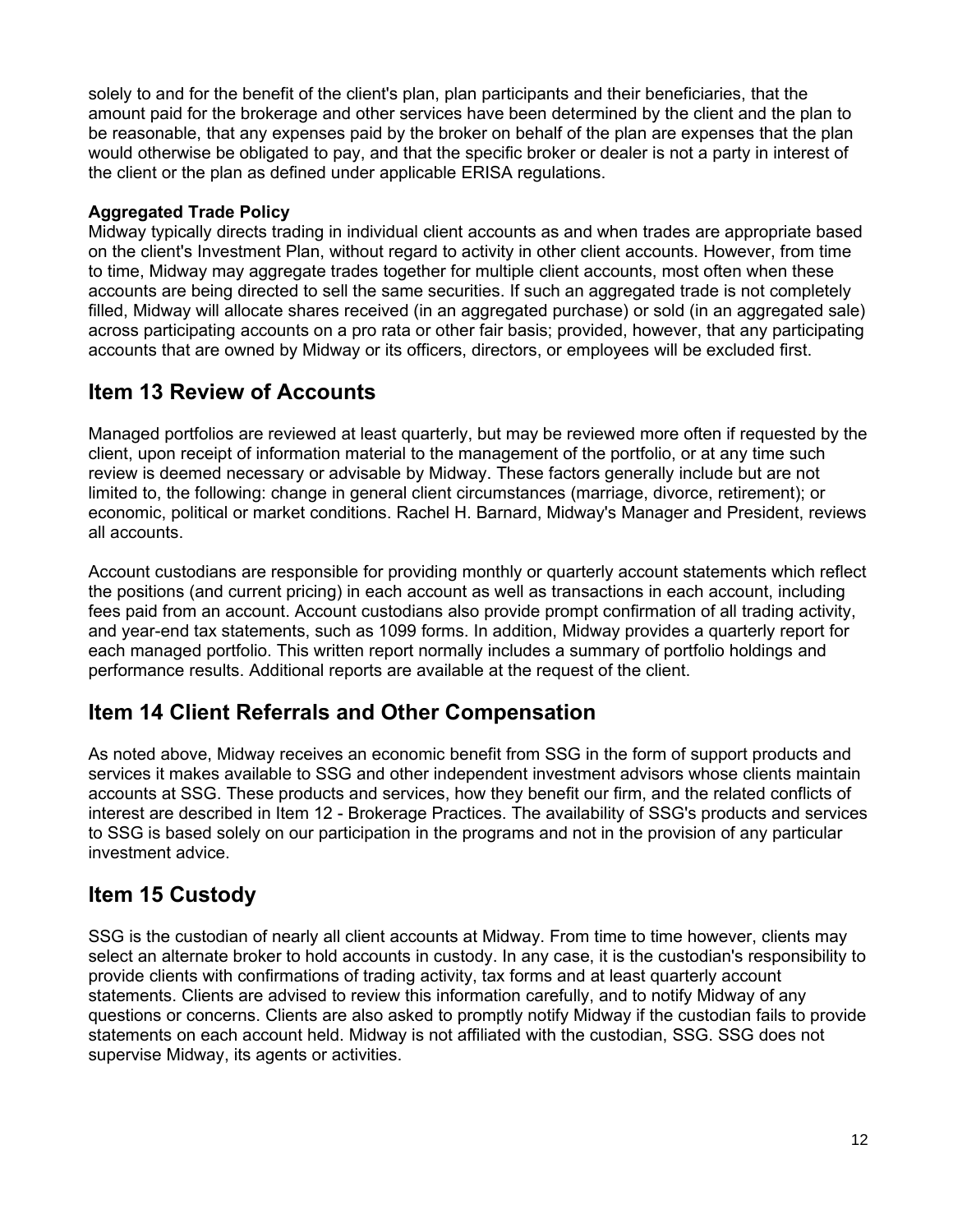From time to time and in accordance with Midway's agreement with clients, Midway will provide additional reports. The account balances reflected on these reports should be compared to the balances shown on the brokerage statements to ensure accuracy. At times there may be small differences due to the timing of dividend reporting and pending trades.

## **Item 16 Investment Discretion**

As described above under **Item 4 - Advisory Business**, Midway manages portfolios on a discretionary basis. This means that after an Investment Plan is developed for the client's investment portfolio, Midway will execute that plan without specific consent from the client for each transaction. For discretionary accounts, a Limited Power of Attorney ("LPOA") is executed by the client, giving Midway the authority to carry out various activities in the account, generally including the following: trade execution; the ability to request checks on behalf of the client, and the withdrawal of advisory fees directly from the account. Midway then directs investment of the client's portfolio using its discretionary authority. The client may limit the terms of the LPOA to the extent consistent with the client's investment advisory agreement with Midway and the requirements of the client's custodian. The discretionary relationship is further described in the agreement between Midway and the client.

# **Item 17 Voting Client Securities**

As a policy and in accordance with Midway's client agreement, Midway does not vote proxies related to securities held in client accounts. The custodian of the account will normally provide proxy materials directly to the client. Clients may contact Midway with questions relating to proxy procedures and proposals. Midway generally does research proxy proposals but may not research all proxy proposals.

# **Item 18 Financial Information**

Midway does not require nor solicit prepayment of more than \$500 in fees per client, six months or more in advance, and therefore has no disclosure required for this Item.

# **Item 19 Requirements for State-Registered Advisers**

Rachel H. Barnard is the principal executive officer and management person of Midway; her background information is provided elsewhere in this Form ADV (please see Brochure Supplement).

Ms. Barnard does not conduct outside business activities. Neither Midway nor any Supervised Person of Midway is compensated on a performance-fee basis. Neither the firm nor its Management Person has any disciplinary history requiring disclosure, and neither Midway nor its Management Person has any relationship or arrangement with any issuer of securities.

No other disclosure is required under this item.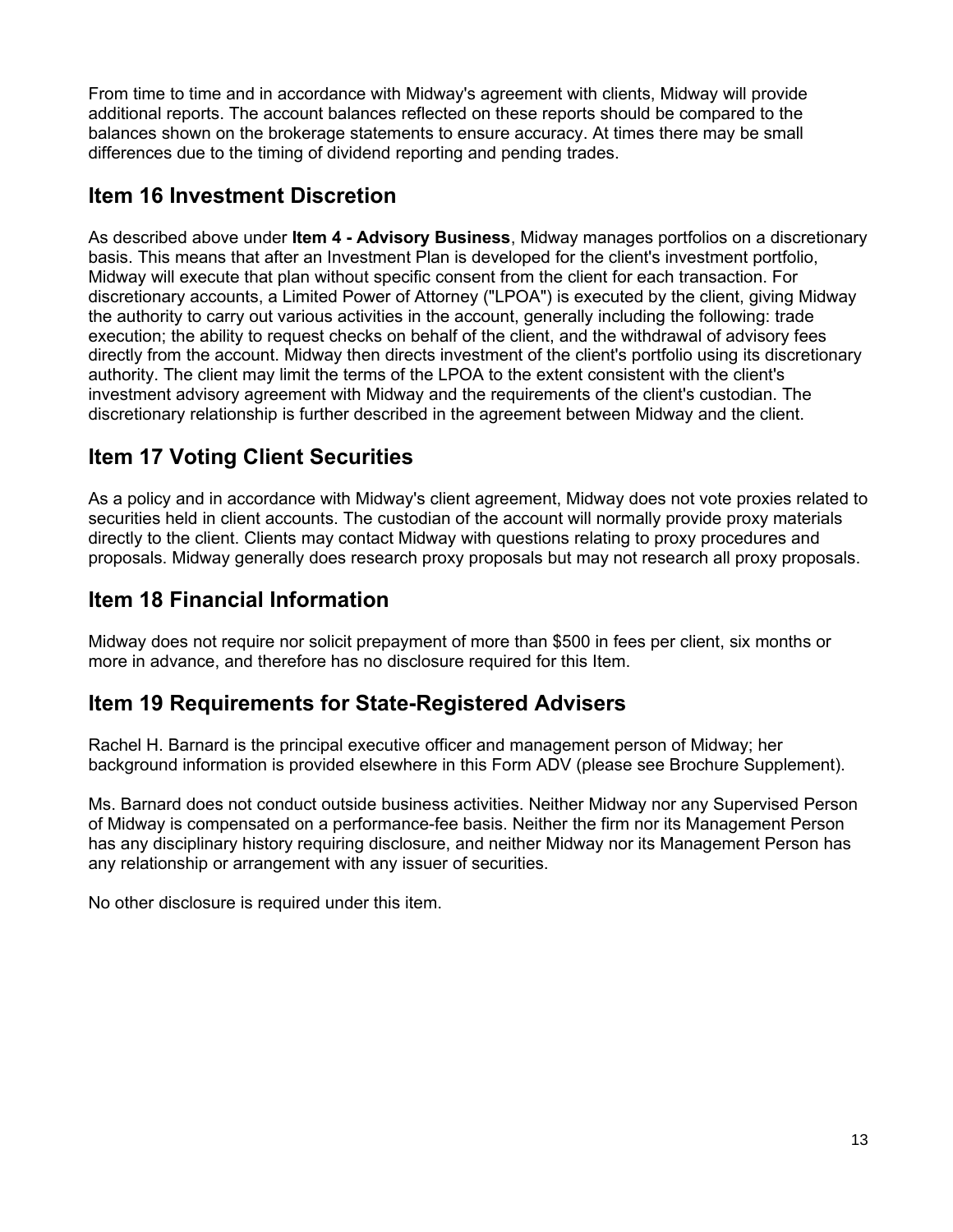**Rachel H. Barnard, Ph.D. CRD# 5523997**

# **Midway Capital Research & Management LLC**

**400 North Michigan Avenue Suite 1018 Chicago, IL 60611**

**Telephone: 312-445-8562**

**[www.MidwayMGT.com](http://www.MidwayMGT.com/)**

**July 1, 2021**

### **FORM ADV PART 2B BROCHURE SUPPLEMENT**

This Brochure Supplement provides information about Rachel Barnard, and supplements the Midway Capital Research & Management, LLC ("Midway") Brochure. You should have received a copy of that Brochure. Please contact us at (312) 445-8562 if you did not receive Midway's Brochure, or if you have any questions about the contents of this Supplement.

Additional information about Rachel is available on the SEC's website at [www.AdviserInfo.sec.gov.](http://www.AdviserInfo.sec.gov/)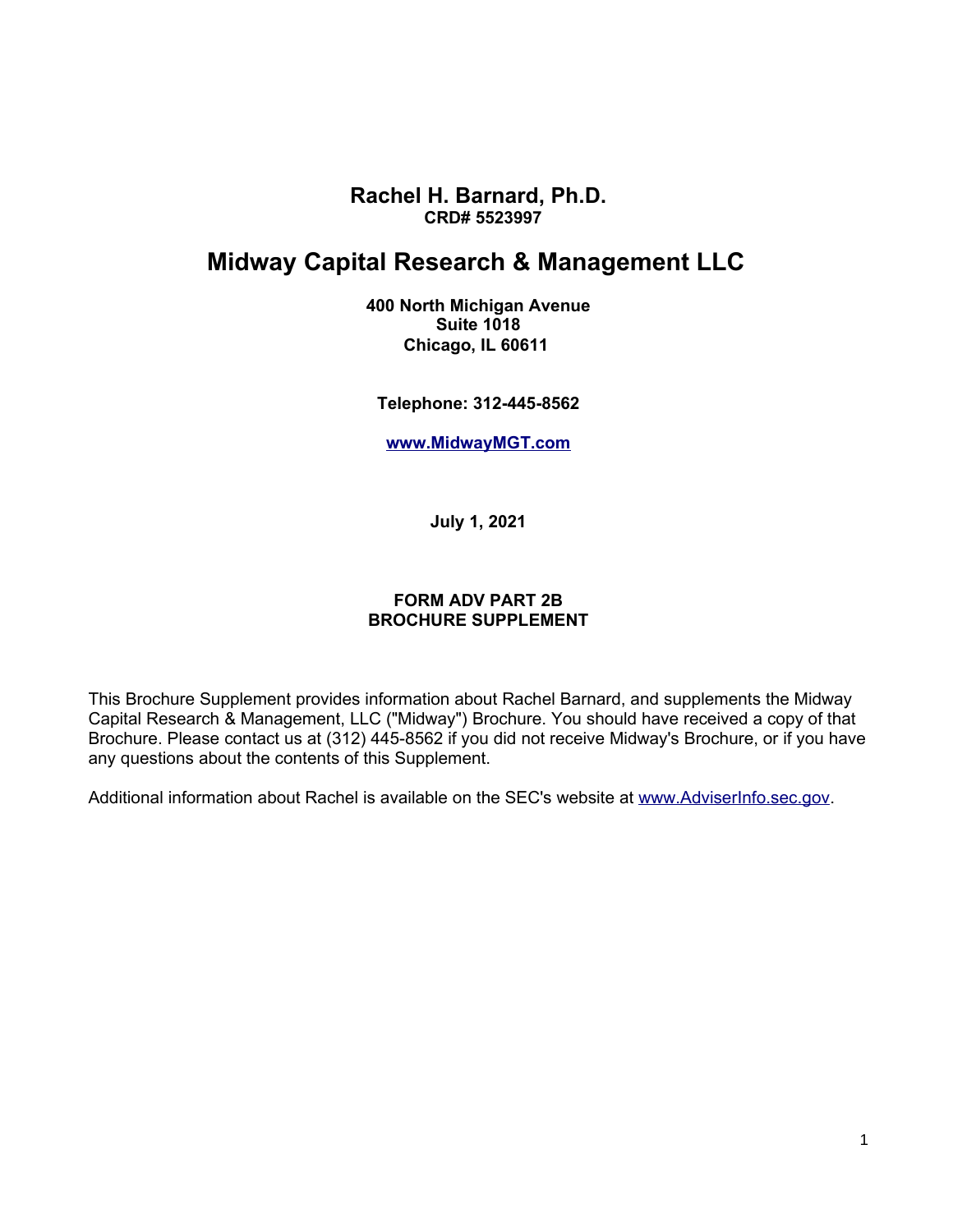# **Item 2 Educational Background and Business Experience**

Rachel H. Barnard (year of birth 1971) is the majority owner and Founder of Midway. Rachel founded the company in March of 2008 and serves as its Portfolio Manager and Managing Partner. Midway offers professional management of equity assets for both retail and institutional clients. Before founding Midway, Rachel served as Associate Director of Equity Research at Morningstar, Inc., overseeing the financial services team of 20 equity analysts from 2006 to 2008. Prior to that, she was a Senior Analyst covering companies across the financial services spectrum for four years.

Before joining Morningstar, Rachel was a Management Consultant with McKinsey & Company, primarily advising financial services companies. Prior to that, she was a post-doctoral research associate in cognitive psychology of language at the University of Chicago. Rachel holds a Ph.D. in Linguistics from the University of Chicago where her dissertation in speech acoustics was awarded distinction. She was awarded the University fellowship for doctoral study and was nominated for the Whiting dissertation fellowship.

Rachel holds a Bachelor's with honors and distinction in Latin from Duke University. She has taught securities analysis courses at the University of Chicago's Graham School and at Chautauqua Institution. Rachel has been quoted in various media, including *Barron's, The Wall Street Journal, American Banker,* and *USA Today* and has made numerous appearances on *CNBC*.

## **Item 3 Disciplinary Information**

Advisers are required to disclose any material facts regarding certain legal or disciplinary events that would be material to your evaluation of an adviser; however Rachel has no such disciplinary information to report.

## **Item 4 Other Business Activities**

Rachel is not engaged in any other business activities.

## **Item 5 Additional Compensation**

Rachel has no other income or compensation to disclose.

## **Item 6 Supervision**

As the majority owner of Midway, Rachel supervises all duties and activities of the firm, and is responsible for all advice provided to clients. She can be reached at (312) 445-8562.

## **Item 7 Requirements for State Registered Advisers**

In addition to Item 3 above, state-registered advisers are required to disclose all material facts regarding any event in which a supervised person of the firm was found liable in certain legal proceedings, or was the subject of a bankruptcy petition. Rachel has no event to disclose with respect to this item.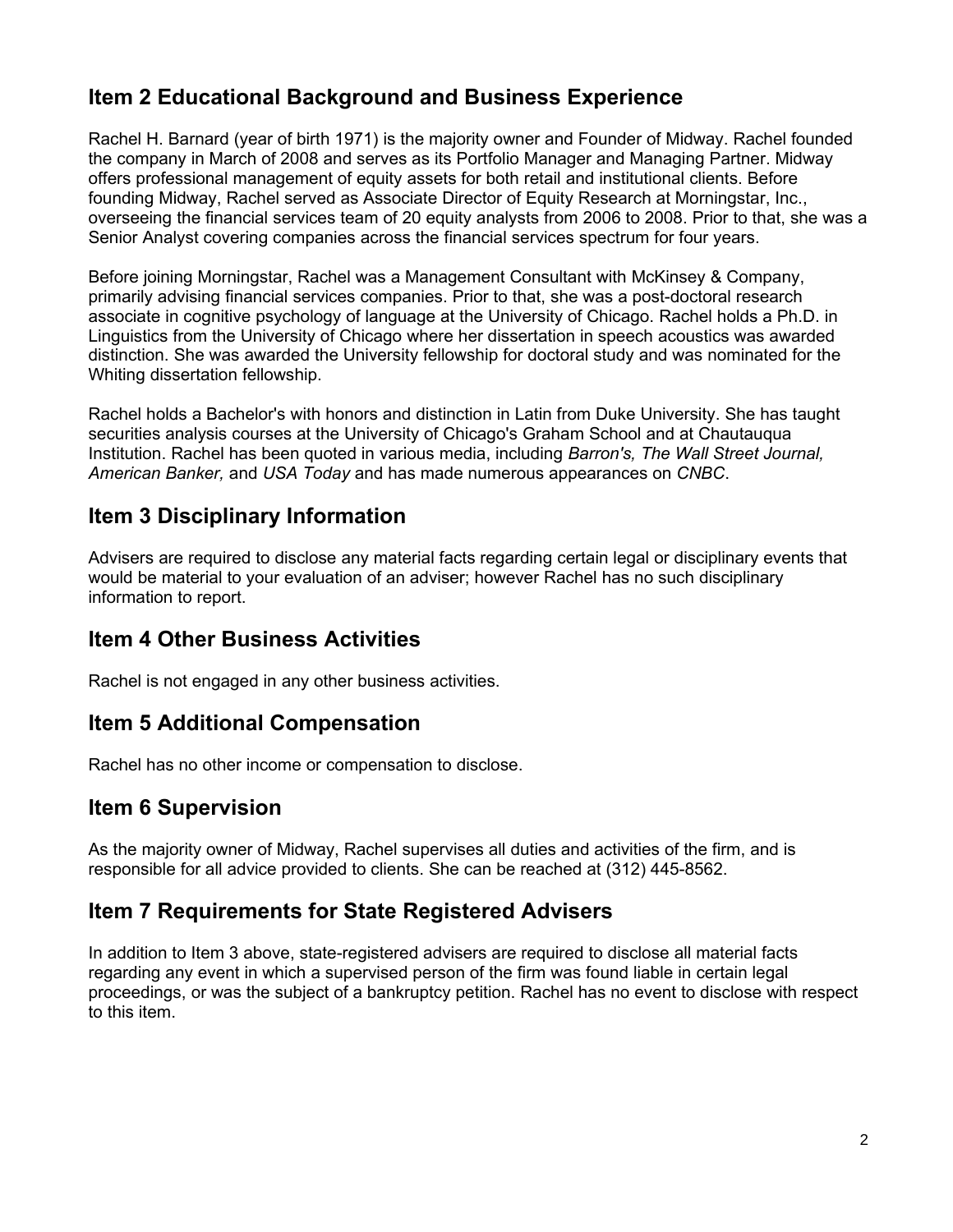**Todd G. Schrade, CPA CRD# 5916740**

## **Midway Capital Research & Management LLC**

**400 North Michigan Avenue Suite 1018 Chicago, IL 60611**

**Telephone: 312-445-8562**

**[www.MidwayMGT.com](http://www.MidwayMGT.com/)**

**July 1, 2021**

#### **FORM ADV PART 2B BROCHURE SUPPLEMENT**

This Brochure Supplement provides information about Todd Schrade, and supplements the Midway Capital Research & Management, LLC ("Midway") Brochure. You should have received a copy of that Brochure. Please contact us at (312) 445-8562 if you did not receive Midway's Brochure, or if you have any questions about the contents of this Supplement.

Additional information about Todd is available on the SEC's website at [www.AdviserInfo.sec.gov.](http://www.AdviserInfo.sec.gov/)